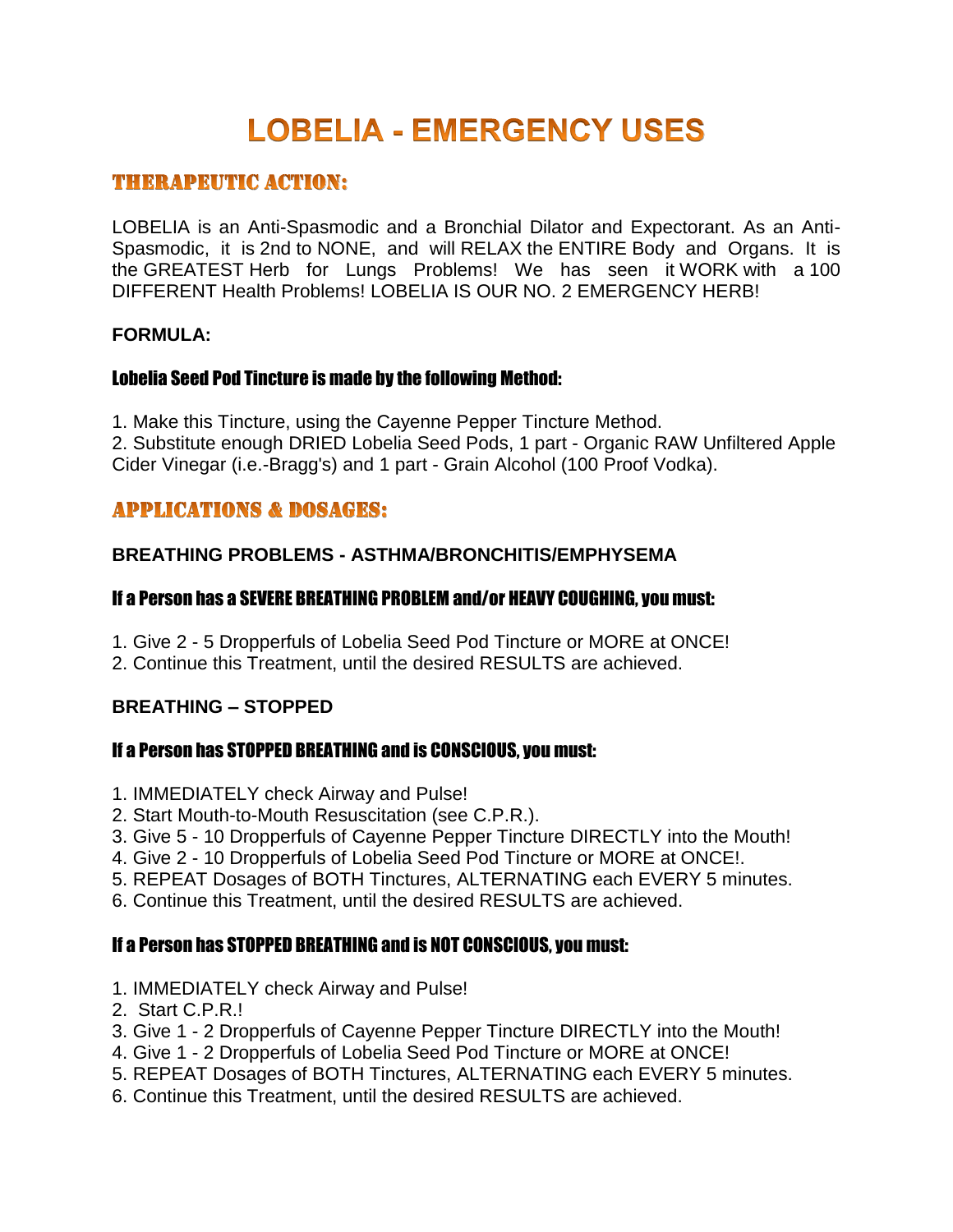# **CHOKING**

#### If a Person is CHOKING and is CONSCIOUS, you must:

- 1. IMMEDIATELY check the Airway!
- 2. Start the Heimlich Maneuver for a CONSCIOUS Person!
- 3. Give 2 10 Dropperfuls of Lobelia Seed Pod Tincture or MORE at ONCE!.
- 4. REPEAT Dosage in 5 minutes.
- 5. Continue this Treatment, until the desired RESULTS are achieved.

# If a Person is CHOKING and is UNCONSCIOUS, you must:

- 1. IMMEDIATELY check the Airway!
- 2. Start the Heimlich Maneuver for an UNCONSCIOUS Person!
- 3. Give 2 10 Dropperfuls of Lobelia Seed Pod Tincture or MORE at ONCE!.
- 4. REPEAT Dosage in 5 minutes.
- 5. Continue this Treatment, until the desired RESULTS are achieved.

#### **DROWNING** If a Person has DROWNED, you must:

- 1. IMMEDIATELY check Airway and Pulse!
- 2. Start the Heimlich Maneuver for an UNCONSCIOUS Person!
- 3. Do C.P.R.!
- 4. Give 1 2 Dropperfuls of Cayenne Pepper Tincture DIRECTLY into the Mouth!
- 5. Give 1 2 Dropperfuls of Lobelia Seed Pod Tincture or MORE at ONCE!.
- 6. REPEAT Dosages of BOTH Tinctures, ALTERNATING each EVERY 5 minutes.
- 7. Continue this Treatment, until the desired RESULTS are achieved.

#### **SMOKE INHALATION** If a Person has SMOKE INHALATION and is NOT or BARELY CONSCIOUS, you must:

1. IMMEDIATELY give 1 - 3 Dropperfuls of Cayenne Pepper Tincture DIRECTLY into the Mouth!

- 2. START C.P.R.!
- 3. Give 1 2 Dropperfuls of Lobelia Seed Pod Tincture or MORE at ONCE!.
- 4. REPEAT Dosages of BOTH Tinctures, ALTERNATING each EVERY 5 minutes.
- 5. Continue this Treatment, until the desired RESULTS are achieved.

#### **CIRCULATORY SYSTEM PROBLEMS - BLOOD PRESSURE/CIRCULATION** If a Person has SERIOUS BLOOD PRESSURE or CIRCULATION Problems, you must:

1. Give 2 - 5 Dropperfuls of Circulation Formula Tincture DIRECTLY into the Mouth! 2. Give 2 - 5 Dropperfuls of Lobelia Seed Pod Tincture or MORE, HELPING the Person to BREATHE EASIER, OPEN UP their AIRWAY and RELAX!.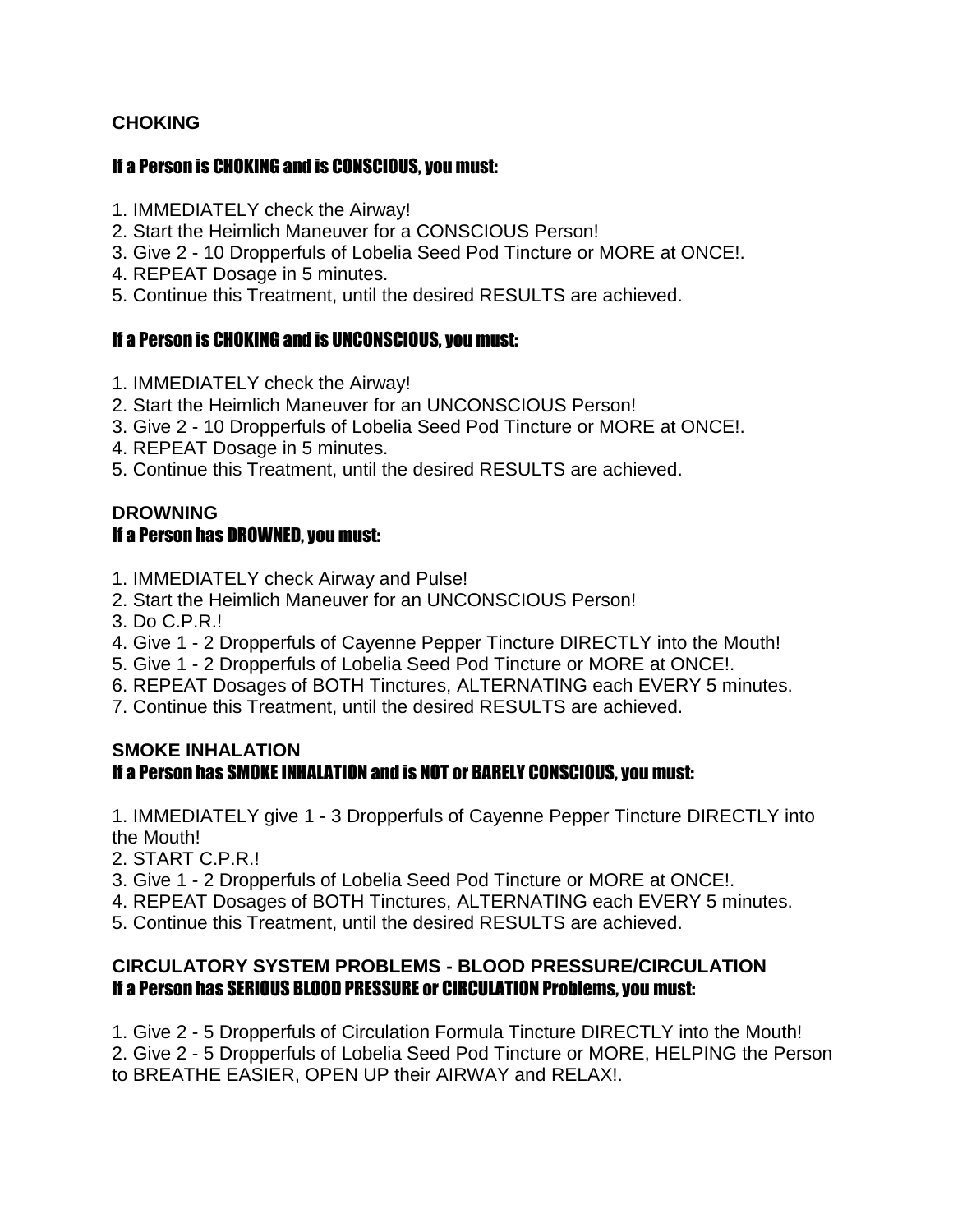- 3. REPEAT Dosages of BOTH Tinctures, ALTERNATING each EVERY 5 minutes.
- 4. Continue this Treatment, until the desired RESULTS are achieved.

# **HEARTBEAT** If a Person has a RACING HEARTBEAT, you must:

- 1. Give 2 5 Dropperfuls of Lobelia Seed Pod Tincture or MORE at ONCE!
- 2. Continue this Treatment, until the desired RESULTS are achieved.

# **SHOCK**

# If a Person goes into SHOCK, you must:

1. IMMEDIATELY give 1 - 3 Dropperfuls of Cayenne Pepper Tincture DIRECTLY into the Mouth!

- 2. Sit/lay the Person down and LOOSEN Clothing.
- 3. Give 1 3 Dropperfuls of Lobelia Seed Pod Tincture or MORE at ONCE, **HELPING the Body to RELAX!**
- 4. REPEAT Dosages of BOTH Tinctures, ALTERNATING each EVERY 5 minutes.
- 5. Continue this Treatment, until the desired RESULTS are achieved.

# **GASTROINTESTINAL SYSTEM PROBLEMS – DIARRHEA**

- 1. Add 1-3 Dropperfuls of Lobelia Seed Pod Tincture into the [Enema](http://healingtools.tripod.com/enema.html) Bag.
- 2. Drink Ginger Tea 3 times per day, made by adding 1 3 Dropperfuls of Ginger Root Tincture into 8 oz. of PURE Water.
- 3. Give 1 3 Glasses of Activated Charcoal Slurry per day.
- 4. Continue this Treatment, until the desired RESULTS are achieved.

#### **GASTRIC DISTRESS** If a Person has SEVERE GASTRIC DISTRESS, such as NAUSEA &/or VOMITING, you must:

- 1. Give 1-3 Dropperfuls of Lobelia Seed Pod Tincture DIRECTLY in Mouth.
- 2. Give Ginger Tea 3 times per day, made by adding 1 3 Dropperfuls of Ginger Root Tincture into 8 oz. of PURE Water.
- 3. Give 1 3 Glasses of Activated Charcoal Slurry per day.
- 4. Continue this Treatment, until the desired RESULTS are achieved.

# **[POISON](http://healingtools.tripod.com/thn2_4.html) - FOOD & TOXINS**

# If a Person has taken BAD FOOD (LESS than 1 hr. before Treatment), a NON-CORROSIVE POISON, DRUG, TOXIN or HEAVY METAL, you must:

1. Give 1-3 tsp. of Lobelia Seed Pod Tincture to INDUCE VOMITING!!

1A. Or give 2 quarts of Warm Water, adding a SMALL amount of Lemon Juice, then 1B. Thrust your Finger down your Throat and tickle the Uvula (Flesh hanging down in back of throat) to INDUCE VOMITING!!

2. Give 1 - 3 Glasses of Activated Charcoal Slurry per day.

3. Continue this Treatment, until the desired RESULTS are achieved.